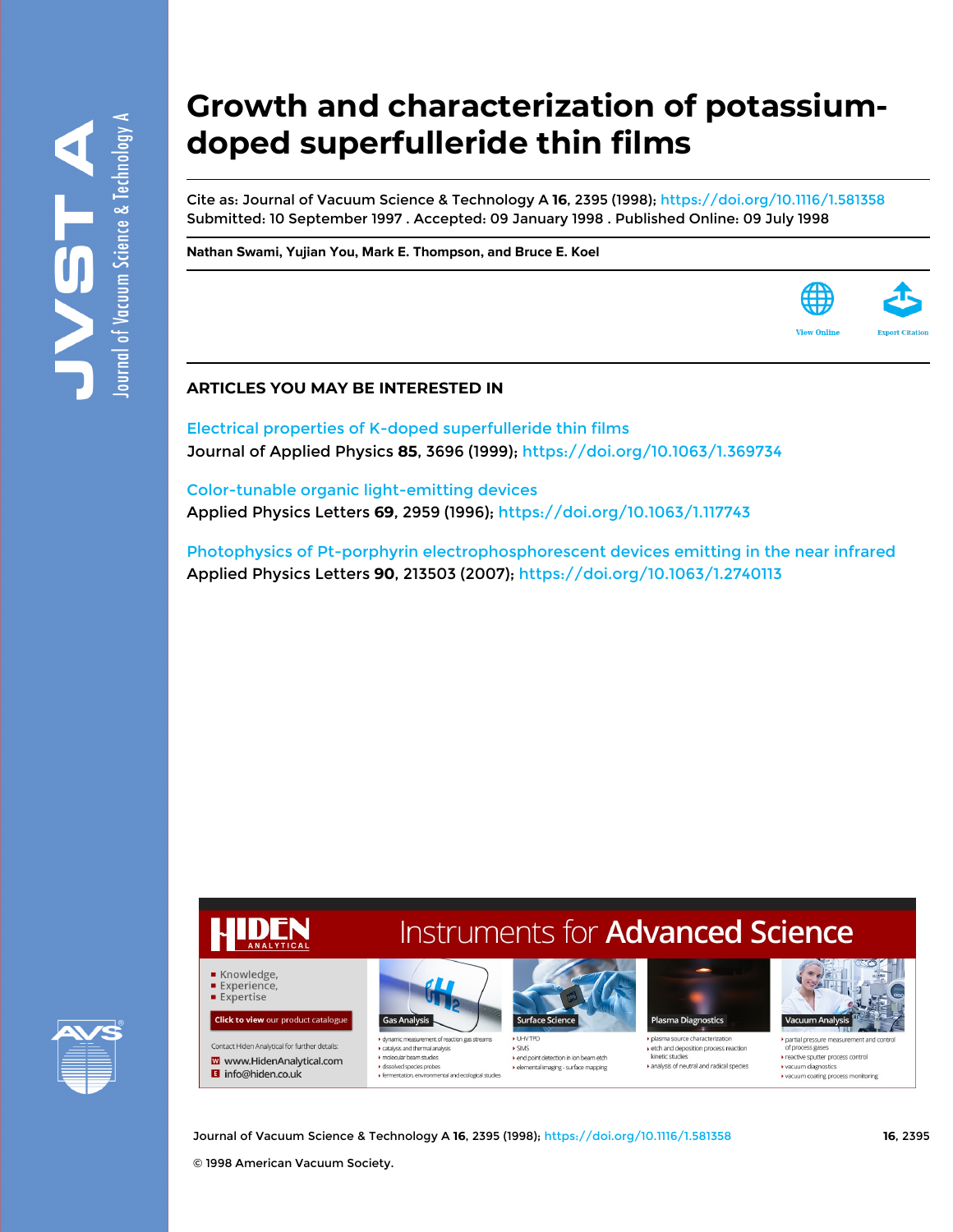## **Growth and characterization of potassium-doped superfulleride thin films**

Nathan Swami, Yujian You, Mark E. Thompson, and Bruce E. Koel<sup>a)</sup>

*Department of Chemistry, and Department of Materials Science, University of Southern California, Los Angeles, California 90089-0482*

(Received 10 September 1997; accepted 9 January 1998)

Growth conditions for the formation of thin films  $(100-300 \text{ Å})$  of potassium-doped superfullerides  $(K<sub>x</sub>C<sub>60</sub>, x>6)$  are examined. Thin films of these compounds are formed by depositing C<sub>60</sub> onto a potassium precovered single crystal quartz substrate maintained at 200 K or lower, in a proportion of K:C<sub>60</sub> $>$ 12:1, followed by annealing the surface to the K-sublimation temperature  $(300 \text{ K})$ . *In situ* measurements of electrical and optical properties are used to identify the compounds. The formation of superfullerides is confirmed by  $C_{60}$  doping of these phases to check for the formation of insulating  $K_6C_{60}$  with a characteristic absorption spectrum. The absorption spectrum of the superfullerides shows distinct features corresponding to the filling of the  $t_{1g}$  band. The presence of two superfulleride phases is suggested, a near-metallic superfulleride  $K<sub>x</sub>C<sub>60</sub>$  ( $x \approx 11.2$ ) and a more insulating K<sub>x</sub>C<sub>60</sub> ( $x \approx 8-9$ ). © 1998 American Vacuum Society. [S0734-2101(98)01104-X]

### **I. INTRODUCTION**

Alkali-metal-doped fulleride compounds have generated great interest in the past $1,2$  due to the discovery of superconductivity in K<sub>3</sub>C<sub>60</sub> ( $T_c$ =18 K),<sup>3</sup> Cs<sub>3</sub>C<sub>60</sub> ( $T_c$ =40 K),<sup>4</sup> and mixed fulleride phases.<sup>5</sup> These compounds were formed by half filling of the  $t_{1u}$  (LUMO derived) band of C<sub>60</sub>. Despite of the high electron affinity of  $C_{60}$ , it was contended that charge transfer saturation apparently occurred at six electrons per  $C_{60}$  molecule for the alkali metal-doped compounds,<sup>6</sup> and early attempts were unsuccessful<sup>7,8</sup> in filling the  $t_{1g}$  (LUMO+1 derived) band and forming superfullerides ( $K_xC_{60}$ ,  $x>6$ ). The deposition in these experiments was carried out by evaporating potassium on  $C_{60}$  films at room temperature. The occupation of the  $t_{1g}$  band was, however, obtained for alkaline earth metal-doped fullerides.<sup>9,10</sup> More recently, Benning *et al.*<sup>11</sup> and Jiang *et al.*<sup>12</sup> altered the growth conditions by depositing potassium first on a liquid nitrogen-cooled substrate, followed by  $C_{60}$  deposition. The occupation of the  $t_{1g}$  band was then observed for the Kdoped superfullerides in photoemission spectroscopy.<sup>12–14</sup> Herein we draw on these earlier studies that concerned the growth of few monolayers thick superfulleride films and demonstrate the growth of 100–300 Å superfulleride films by correlating the electrical and optical properties of these compounds with their electronic structure. $11-14$ 

Optical absorption is an important *in-situ* tool for characterizing these thin films. Bulk  $C_{60}$  is a molecular solid,<sup>15</sup> and hence the bands in the absorption spectra of  $C_{60}$  thin films can be correlated to electronic bands derived directly from the molecular states of the  $C_{60}$  molecule. Further, due to the similarity in the absorption spectra of various alkali-metaldoped  $C_{60}$  compounds, the peaks of the spectra may be assigned to electronic transitions in the host fullerene molecule, rather than those of the dopant.<sup>16</sup> Thus, the peaks in the absorption spectra of  $C_{60}$ ,  $K_3C_{60}$ , and  $K_6C_{60}$  have been assigned in previous publications,  $15-17$  and the extent of electron transfer from alkali metal to  $C_{60}$  and the related changes film stochiometry and conductivity have been explained.18,19 Our work presented here uses the growth techniques described by Jiang *et al.*<sup>13</sup> in a high vacuum chamber with instrumentation similar to that employed by Wilson *et al.*<sup>16</sup> to report the first determinations of electrical resistivity and optical absorption spectra of these superfulleride compounds. The compounds are identified by correlating resistivity measurements with distinct features in the absorption spectrum corresponding to the filling of the  $t_{1u}$  and  $t_{1g}$  bands of C<sub>60</sub>. We suggest the growth of two superfulleride phases occurs, a near metallic  $K<sub>x</sub>C<sub>60</sub>$  ( $x \approx 11.2$ ) phase and a more insulating  $K<sub>x</sub>C<sub>60</sub>$  ( $x \approx 8-9$ ) phase.

#### **II. EXPERIMENTAL METHODS**

The deposition and growth of potassium-doped fulleride compounds was carried out in a high vacuum chamber, as shown schematically in Fig. 1, with a base pressure of 5  $\times 10^{-7}$  Torr. C<sub>60</sub> of 99.5% purity was vacuum sublimed from a tantalum crucible at a rate of 15–25 Å/min onto single-crystal quartz substrates polished on both sides. The substrate was mounted onto a sample holder made of oxygen-free copper of dimensions  $5\times6\times0.3$  in<sup>3</sup>, which could be cooled using liquid nitrogen to 200 K and radiatively heated to 400 K. Potassium doping was carried out using 40 mm SAES K getters at a rate of 6–10 Å/min. The distance between the substrate and the evaporating source was 12 in. Deposition rates were determined using a watercooled quartz microbalance (Inficon XTM/2) positioned close to the substrate. About  $100-300$  Å of the phases of interest were grown, where the thickness of the films was determined primarily by the quartz microbalance, but this was confirmed by *ex situ* ellipsometry (Rudolph Technology Auto EL). *Ex situ* x-ray diffraction was performed on the  $C_{60}$ films using Cu  $K_{\alpha}$  radiation from a rotating anode source and a highly oriented pyrolytic graphite (HOPG) monochro-

a)Electronic mail: koel@chem1.usc.edu mator and analyzer.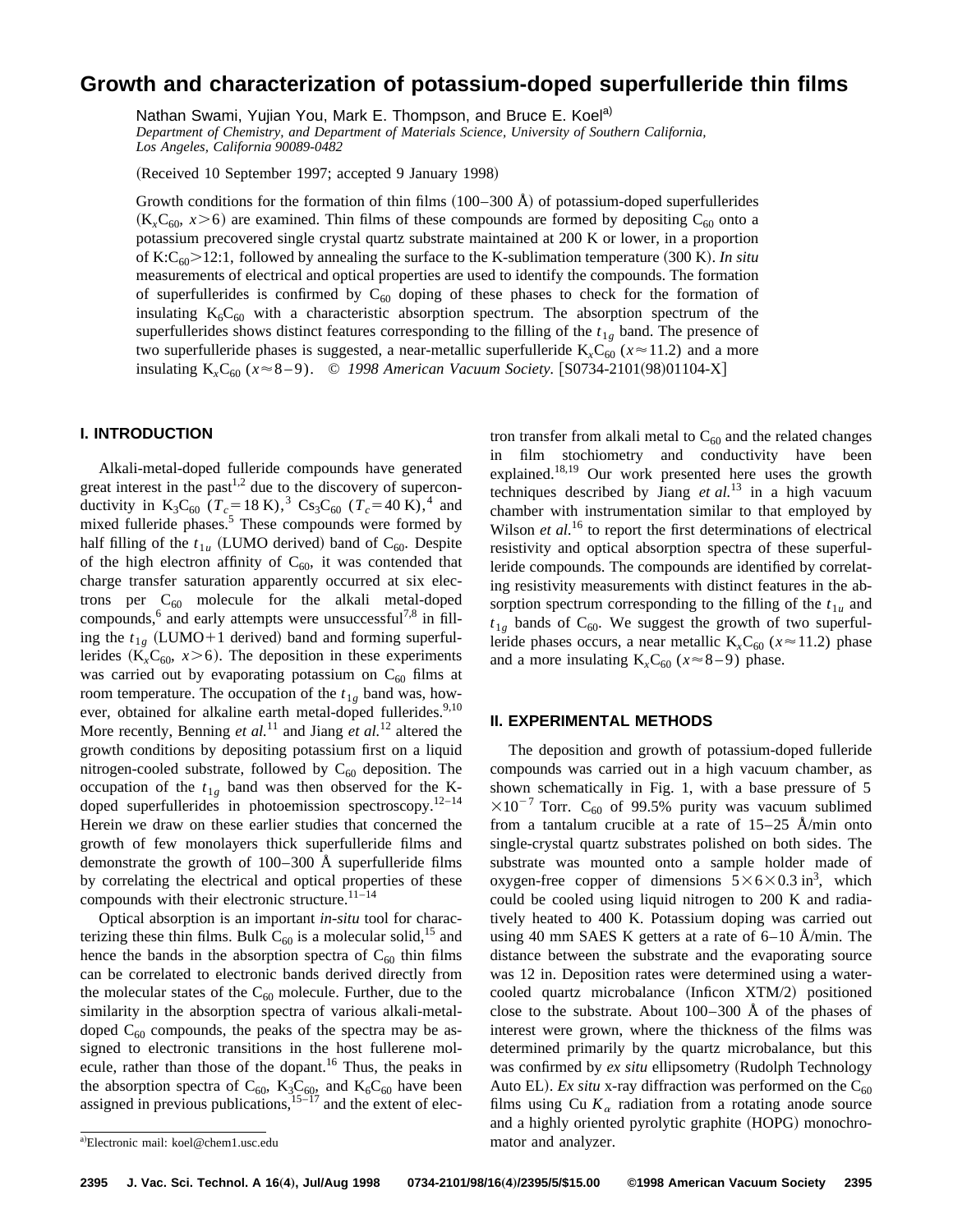

FIG. 1. Schematic of the vacuum deposition system used for synthesis and characterization of superfulleride thin films.

Due to the air sensitivity of the K-doped fullerides, *in situ* optical and electrical measurements were used to identify the phases. The thin films were grown on substrates that contained four  $1000$  Å thick silver pads (evaporated on the quartz substrate prior to film deposition) that can be used as electrodes in four-point resistivity measurements of the films. For optical measurements, the chamber was equipped with a sapphire window (transparent from  $250$  to  $1500$  nm). The absorption measurements utilized a 200 W Hg-Xe lamp as a source and the optics (scanning monochrometer, focusing lenses, and mirrors) produced a  $2 \times 1$  in<sup>2</sup> beam of 300– 700 nm light onto the quartz substrate. Two solar cells, mounted on the sample holder, were used as detectors. UVvisible absorption spectra of the phases of interest were determined in the 300–700 nm wavelength range by depositing the thin films on a portion of the substrate such that one cell detected light passing only through the substrate, while the other cell detected light passing through the phase of interest and the substrate. The absorbance was determined from the currents of the two solar cells. The instrumentation was set up such that resistivity and optical measurements could be obtained simultaneously as a function of doping.

#### **III. RESULTS AND DISCUSSION**

Powder  $x$ -ray diffraction  $(XRD)$  was used to determine the quality of  $C_{60}$  films grown in our chamber. The XRD in Fig. 2 establishes that the 300 Å  $C_{60}$  films are fcc and polycrystalline with a lattice parameter of 14.2 Å and grain size of approximately 100 Å. We then grew thin films of K-doped fullerides ( $K_3C_{60}$  and  $K_6C_{60}$ ) by dosing potassium on the  $C_{60}$ 



FIG. 2. X-ray scan of a 300 Å  $C_{60}$  film on single-crystal quartz showing the major fcc peaks.

films as has been done earlier.<sup>7</sup> No charge transfer occured beyond the formation of  $K_6C_{60}$  under these conditions. The resistivity decrease at longer K deposition times has been attributed to unreacted metallic potassium depositing on the surface and contributing to a resistance decrease.<sup>7</sup> Working on the premise that formation of higher fullerides is limited by the relatively low potassium concentrations that can be achieved at room temperature prior to compound formation, potassium was deposited on the quartz surface cooled to 200 K, followed by  $C_{60}$  deposition in a proportion such that K:C<sub>60</sub> $>$ 12:1. The surface was then annealed to 300 K for about two hours, yielding a phase labeled as  $K<sub>x</sub>C<sub>60</sub>$  which has a near metallic resistivity, as shown in Fig. 3. Metallic potassium conductivity could not be detected until the deposition of some  $C_{60}$  on the surface, which suggests that potassium grows on the quartz surface as islands rather than as a uniform layer. A possible growth model for the fulleride films is that  $C_{60}$  and K interdiffuse to form fulleride compounds that grow as polycrystalline films atop the quartz substrate. Annealing to 300 K promotes interdiffusion and brings about desorption of excess potassium from the surface. The latter is evident from the observation that for annealing temperatures lower than the K-sublimation temperature  $(300-325 \text{ K})$ , the low resistivity of metallic potassium dominates the resistivity of the thin film. The presence of metallic potassium under the above conditions is also supported by the UV-visible absorption spectra. We assume that our fulleride thin films are polycrystalline since we have obtained resistivity values that match data for  $K_3C_{60}$  and  $K_6C_{60}$ grown from polycrystalline  $C_{60}$  films by the room temperature deposition of K on  $C_{60}$ .

The  $K<sub>x</sub>C<sub>60</sub>$  phase formed as in Fig. 3 has a resistivity of about  $9.5 \times 10^{-3}$   $\Omega$  cm, which is lower than that of insulat-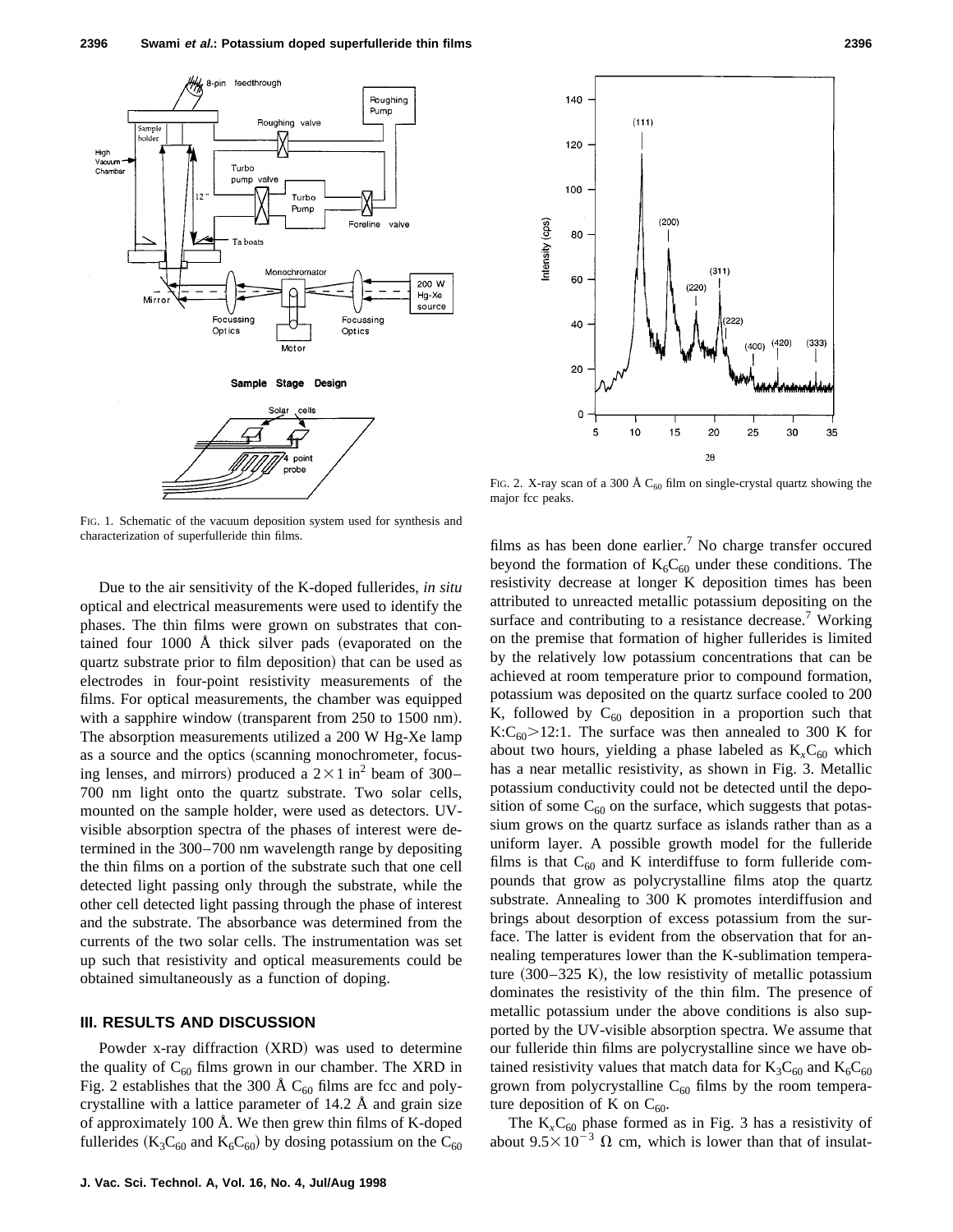

FIG. 3. Resistivity of the K-doped fulleride and superfulleride phases. The  $K<sub>x</sub>C<sub>60</sub>$  phase was formed by  $C<sub>60</sub>$  deposition on K multilayers (approximately 170 Å) at 200 K, followed by annealing to 300 K until the resistance stabilised. All other points were generated by  $C_{60}$  deposition on this  $K_{x}C_{60}$  phase at 200 K followed by annealing to 300 K for points between the  $K<sub>x</sub>C<sub>60</sub>$  and  $K_6C_{60}$  phases, and annealing to 400 K for points after the  $K_6C_{60}$  phase. Expected relative positions of  $K_{12}C_{60}$ ,  $K_{9}C_{60}$ , and  $K_{6}C_{60}$  phases are marked based on the minimum resistivity denoting  $K_3C_{60}$  and the assumptions stated in the text.

ing K<sub>6</sub>C<sub>60</sub> but higher than that of metallic K<sub>3</sub>C<sub>60</sub> ( $\rho$ =4.2  $\times 10^{-3}$   $\Omega$  cm). In order to ascertain if the K<sub>x</sub>C<sub>60</sub> phase is a superfulleride  $(x>6)$ , C<sub>60</sub> was doped at a constant rate and the resistivity was monitored, as shown in Fig. 3, to detect the formation of lower fulleride compounds. The points in this figure were generated by  $C_{60}$  deposition on the existing  $K<sub>x</sub>C<sub>60</sub>$  phase at 200 K followed by annealing to 300 K for points between the  $K<sub>x</sub>C<sub>60</sub>$  and  $K<sub>6</sub>C<sub>60</sub>$  phases, and annealing to 400 K for points after the  $K_6C_{60}$  phase. It has been shown by photoemission<sup>13</sup> that the superfullerides may not decompose until 325 K, while photoemission<sup>13</sup> and resistivity measurements<sup>18</sup> demonstrate that the fulleride compounds are stable until at least 500 K. Figure 3 shows that the resistivity rises rapidly and then begins to plateau, culminating in the characteristic cusp upon the formation of the  $K_6C_{60}$ phase.<sup>18</sup> This demonstrates that the  $K_xC_{60}$  phase is indeed a superfulleride. All of our resistivity measurements were at 290 K, and the resistivity calculations are based on the total deposited  $C_{60}$  thickness, rather than that of the corresponding superfulleride/fulleride phases, since the crystal structure and the lattice parameter of these are not known. Since the differences in the unit cell volume of these phases is expected to be small, the error in the reported resistivities is not expected to be large. The phase transformation of C<sub>60</sub>→K<sub>3</sub>C<sub>60</sub>→K<sub>6</sub>C<sub>60</sub> does not involve the large scale rearrangement of  $C_{60}$  molecules and results in a volume increase of only  $2.3\%$ <sup>20</sup> Similarly, it is expected that the phase transformation to form superfullerides should involve only a small volume change. This also concurs with the sodium superfulleride  $(Na_{11}C_{60})$  structure proposed by Yildirim *et al.*<sup>21</sup> It should be noted, however, that the resistivity of thin films of doped fullerides is dependent on grain size of the phase being grown.<sup>19</sup> While the grain size of the  $C_{60}$  film in these experiments is known from  $x$ -ray diffraction  $(100$  $\dot{A}$ ), that of the fulleride and superfulleride phases is not known. Hence variations from the resistivity values reported here may be found due to the dependence of the grain size on the technique used for the preparation and growth of the superfulleride phases. The resistivity error bars in Fig. 3 include an accounting for thickness errors and electrical measurements errors. The horizontal error bars are based on comparison of the measured  $C_{60}$  thicknesses using the quartz microbalance with measurements from ellipsometry. In all cases the error bars represent the maximum possible error in the data and include estimates of systematic errors derived from independent measurement techniques.

In addition, Fig. 3 shows the expected relative positions (dashed lines) of  $K_{12}C_{60}$ ,  $K_{9}C_{60}$ , and  $K_{6}C_{60}$  phases based on the minimum resistivity in the curve assigned to  $K_3C_{60}$ . The stoichiometry is determined by assuming that the change in lattice parameter on formation of the various phases is negligible and that no K desorption occurs during annealing. If the thin films contain only a single phase of doped fulleride/ superfulleride, then the indicated phases would be formed as shown. This prediction of the conditions for forming the  $K_6C_{60}$  phase agrees very well with the cusp characteristic of the  $K_6C_{60}$  phase.

The UV-visible absorption spectrum of this  $K<sub>x</sub>C<sub>60</sub>$  phase is shown in Fig. 4 and compared with that of thin films of other fulleride compounds. The peaks may be assigned using the schematic of induced electronic transitions shown in Fig. 5, indicating the expected absorptions (solid arrows) and bleaches (dashed arrows) upon occupation of the  $t_{1u}$  and  $t_{1g}$ levels. The spectra for  $K_3C_{60}$  and  $K_6C_{60}$  show bleaching of the band corresponding to the  $g_g + h_g \rightarrow t_{1u}$  transition seen for  $C_{60}$  at 360–370 nm. It has been demonstrated by Wilson *et al.*<sup>16</sup> that this bleaching is related to the filling of the  $t_{1u}$ band. Based on this, it may be argued that filling of the  $t_{1g}$ band to form the superfulleride phase should be accompanied by bleaching of the band corresponding to the  $h_u \rightarrow t_{1g}$ transition, which occurs for  $K_6C_{60}$  in the broad region between 500 and 550 nm.<sup>15–17</sup> For  $K_6C_{60}$  the band centered at 460 nm has been assigned<sup>17</sup> to three distinct transitions. These are the  $t_{1u} \rightarrow h_g$  transition, which has been been moved down in energy from its expected molecular value, and the  $h_u \rightarrow t_{1g}$  and the  $t_{1u} \rightarrow t_{2u}^*$  transitions that give rise to the broad shoulder toward higher wavelengths. Comparing the spectra of  $K<sub>x</sub>C<sub>60</sub>$  and  $K<sub>6</sub>C<sub>60</sub>$  in Fig. 4, the notable features of the former are the narrowing of the peak at 460 nm  $(t_{1u})$  $\rightarrow h_g$  transition) and the continued bleaching of the  $g_g + h_g$  $\rightarrow t_{1u}$  transition. The bleaching of the  $h_u \rightarrow t_{1g}$  transition is seen in the difference spectrum of Fig. 6 as a negative peak at about 530 nm  $(2.35 \text{ eV})$ , consistent with the energy band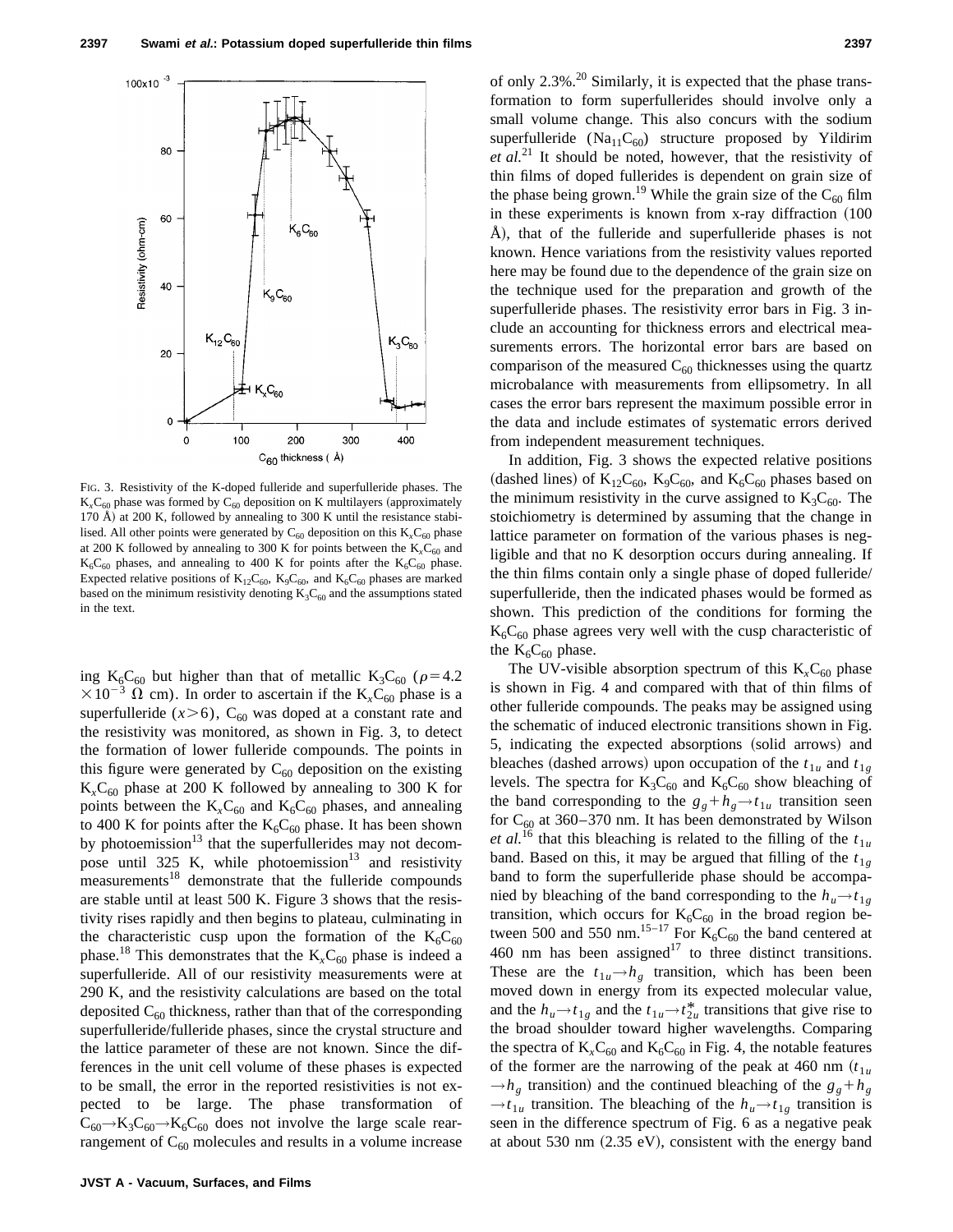

FIG. 4. UV-visible absorption spectra of the superfulleride phase  $(K<sub>x</sub>C<sub>60</sub>)$ with resistivity of  $9.5 \times 10^{-3} \Omega$  cm) and the other K-doped fulleride and fullerene phases. The thickness of the films in all cases is approximately 300 Å.

assignment for this transition from photoemission data for the superfullerides.<sup>14</sup> These results, taken along with the doping resistivity data of Fig. 3, confirm the growth of a superfulleride phase  $(K_xC_{60}, x>6)$ .

We can provide some justification for labeling several of these films to be comprised of single homogenous phases. As



FIG. 5. Schematic one electron diagram of the electronic transitions in superfullerides and the energy levels of the  $C_{60}$  molecule. The absorptions (solid arrows) and bleaches (broken arrows) are shown that are expected upon formation of superfulleride phases [modified from Wilson et al. (see Ref. 16).



Wavelength (nm)

FIG. 6. Difference spectra of the superfulleride phases. The ordinate is the difference in the optical densities of the respective superfulleride phases and  $K_6C_{60}$ , normalized to the optical density of  $K_6C_{60}$ . The positions marked for the  $h_u \rightarrow h_g$  and  $t_{1u} \rightarrow h_g$  transitions are based on  $K_6C_{60}$  assignments (see Ref. 17), while that for the  $h_u \rightarrow t_{1g}$  transition is from photoemission data for the superfullerides (see Ref. 14).

discussed earlier, the overall stochiometry of these phases was indicated in Fig. 3. The resistivity was attributed to a single phase of fulleride/superfulleride, but in reality it could result from a mixture of fulleride/superfulleride phases and even some retained excess potassium that is not metallic but partially oxidised. However, in studies comparing bulk and thin film potassium fullerides  $(K<sub>x</sub>C<sub>60</sub>)$ , Murphy *et al.*<sup>20</sup> determined that a continous variation of *x* was obtained for the latter as opposed to discrete *x* values of 0, 3, 4, and 6 for the former. Further, they conclude that low temperature film doping can produce ''metastable'' homogenous compositions. Also, Jiang and  $K$ oel<sup>13</sup> have demonstrated that  $K$  and  $C_{60}$  deposition at substrate temperatures as low as 100 K is sufficient to form the superfulleride phase, suggesting that interdiffusion of K and  $C_{60}$  is high at low temperatures. Hence, we believe that a more or less homogeneous superfulleride phase that may be continuously doped with  $C_{60}$  to form the subsequent lower fulleride phases are obtained for all the low-temperature film doping experiments reported herein.

Based on the above arguments and the stoichiometries shown in Fig. 3, we propose formation of the superfulleride phase  $K_xC_{60}$  with  $x \approx 11.2$ . A phase with a similar stoichiometry and with fewer than 12 electrons accepted per  $C_{60}$  molecule was observed by Maxwell *et al.*<sup>14</sup> and predicted to have metallic behavior based on emission at the Fermi energy in photoemission spectra. We carried out a number of experiments searching for a more insulating phase with a higher K stoichiometry, and we have no evidence for the